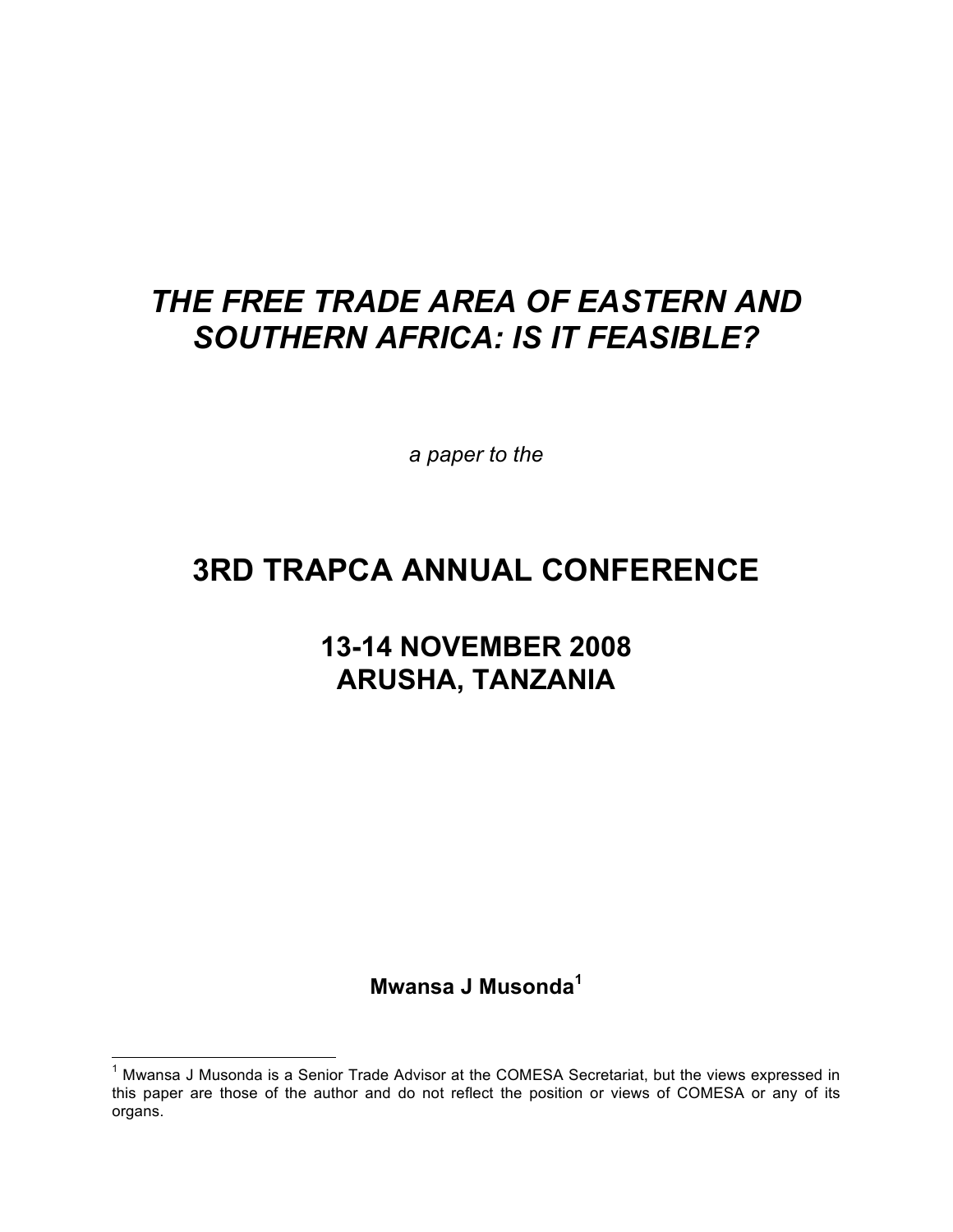#### **Abstract**

This paper is intended to elicit discussion on the process of regional integration in Eastern and Southern Africa and how the process impacts and promotes economic development of Least Developed Countries (LDCs).

It discusses the stages and status of integration among the four RECs in Eastern and Southern Africa; current trends and developments of co-operation and harmonisation of programmes among the RECs; the challenges that the RECs currently encounter and are likely to encounter in seeking to contribute to the realisation of a single African economic space.

The paper further discusses recent developments and challenges of regional integration in Eastern and Southern Africa covering the 19 members of the Common Market for Eastern and Southern Africa (COMESA), the 5 members of the East African Community (EAC), the 15 members of the Southern African Development Community (SADC) and the 5 members of the Southern African Customs Union (SACU).

The paper reiterates the continental goal of integrating Africa gradually through building blocs, and seeks to contribute to the debate on how best to resolve the politically sensitive issue of overlapping membership among countries in Africa.

The paper covers issues of critical importance to Least Developed Countries (LDCs), the disparity in development levels among countries in the RECs and the capacity (or lack thereof) of LDCs to implement and take advantage of opportunities that arise from regional integration.

Finally, the paper discusses the vexatious issues of bilateral and multilateral trade arrangements/agreements and negotiations, and how useful (or not) these have been to the economic development of the RECs, but more especially of the LDCs.

It is noteworthy that 16 of the 26 countries that collectively are members of COMESA, EAC, SACU and SADC are LDCs. And so, the paper deals largely with LDC issues.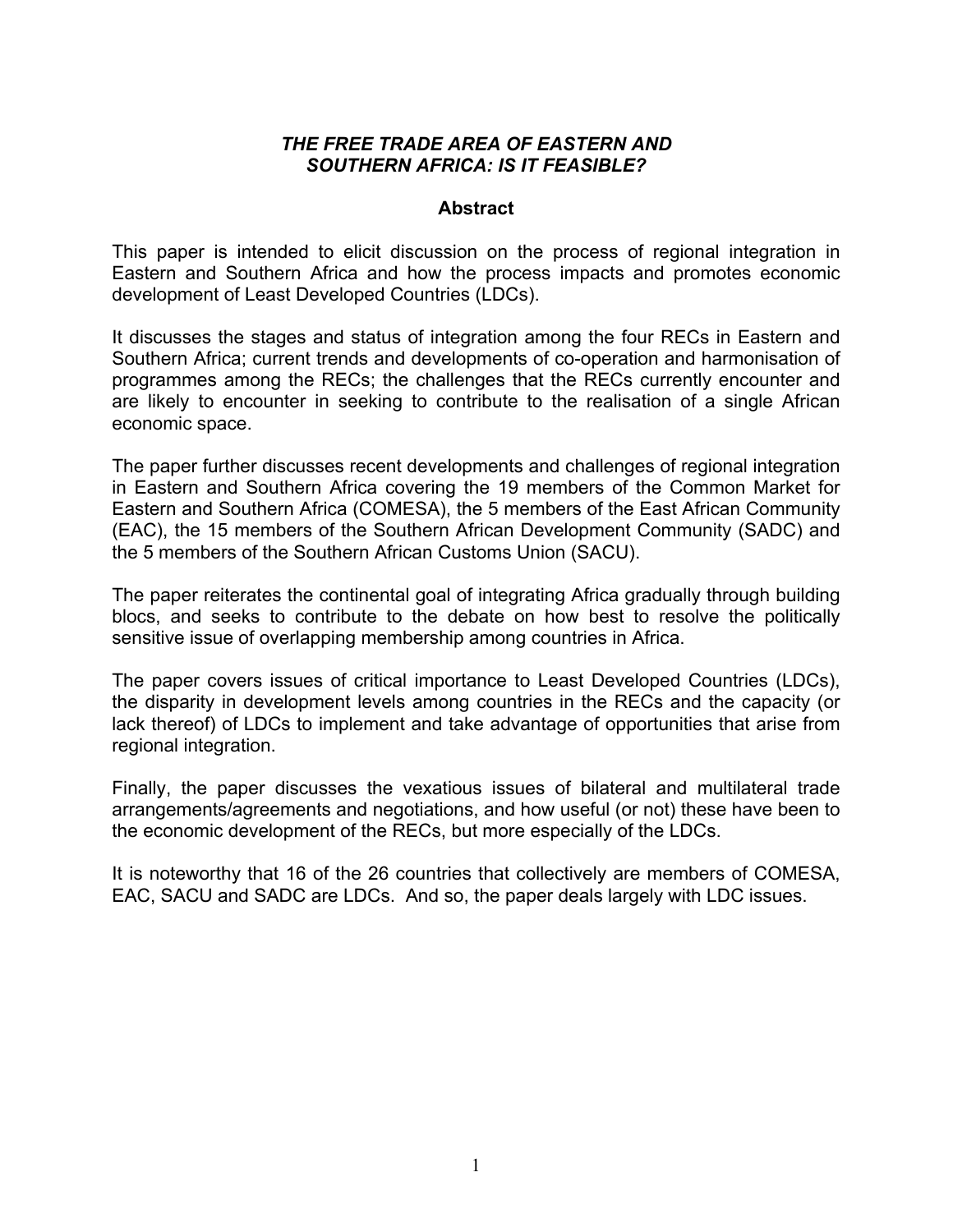### **Table of Contents**

### **1.0 REGIONAL INTEGRATION IN EASTERN AND SOUTHERN AFRICA**

- **2.0 STATUS OF INTEGRATION OF EACH REC IN EASTERN AND SOUTHERN AFRICA**
- **3.0 RECENT DEVELOPMENTS AND CHALLENGES OF REGIONAL INTEGRATION IN EASTERN AND SOUTHERN AFRICA**
- **4.0 BILATERAL AND MULTILATERAL TRADE ARRANGEMENTS/AGREEMENTS AND NEGOTIATIONS**
- **5.0 CONCLUSION**

**Bibliography**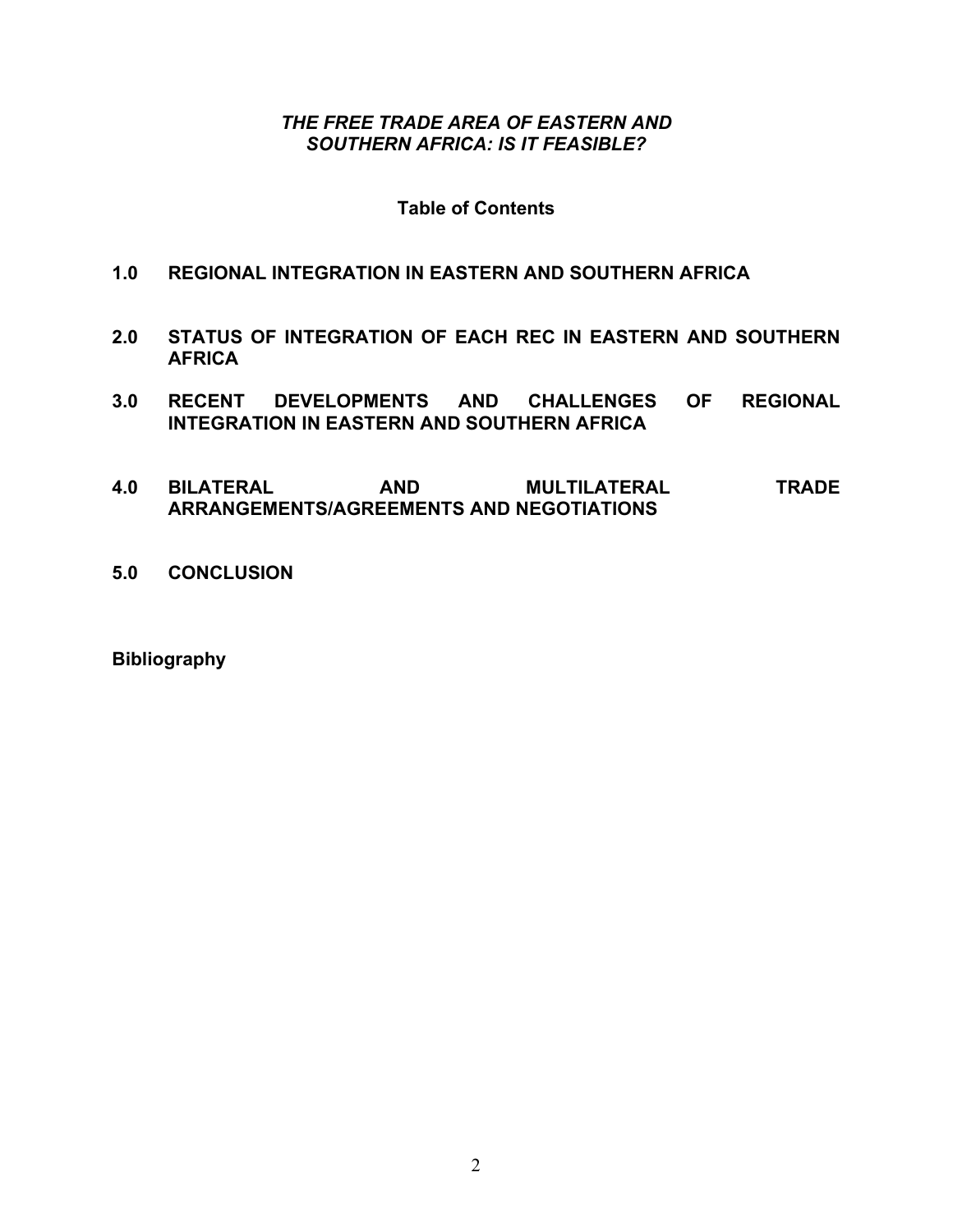#### **REGIONAL INTEGRATION IN EASTERN AND SOUTHERN AFRICA**

African countries have sought to develop their economies through various strategies. In the 1960s and 1970s, most countries adopted import substitution strategies, while in the 1980s and 1990s, they moved onto export-led development strategies. They embraced market economies, through which they undertook economic reforms including privatisation, trade liberalisation, price and general deregulation. African governments have since then taken on a less interventionist and more of a regulatory role. They have sought to galvanise domestic investment while promoting regional and attracting foreign direct investment.

These measures have usually been undertaken at national level, but increasingly, most countries are implementing regional programmes through regional economic communities (RECs).

For this purpose, countries in eastern and southern Africa have established 4 RECs that have trade and investment integration programmes. These are the Common Market for Eastern and Southern Africa (COMESA), the East African Community (EAC), the Southern African Development Community (SADC) and the Southern African Customs Union (SACU).

### *Continental goal of integrating Africa gradually through building blocs*

African countries, under the aegis of the African Union (AU), previously the Organisation of African Unity (OAU), have agreed to establish a single economic space to be called the African Economic Community (AEC). This is contained in the *Lagos Plan of Action* adopted by the Heads of States and/or Governments of AU countries in the Nigerian capital of Lagos in 1980. The goal of continental integration contained in the *Plan* was buttressed by the *Abuja Treaty* that the Heads of States and/or Governments signed in 1991 and further strengthened the *Constitutive Act* of July 2000 that established the African Union to replace the OAU.

Under the auspices of the AU, RECs in Africa, including those in eastern and southern Africa, are considered as *building blocs* to the Africa Economic Community. The notion of building blocs led the AU to issue a list of recognised RECs (*building blocs*) across Africa. Initially, eight RECs were recognised and the non-recognition of the EAC and SACU in eastern and southern Africa caused anxiety among countries in the region. The EAC has since been recognised as a *building bloc*.

### *Membership of each REC*

The membership of the four (4) RECs in eastern and southern comprises 26 countries. Though the region is considered and referred to as eastern and southern Africa, it has members whose geographical boundaries are above the Equator (Sudan and Ethiopia),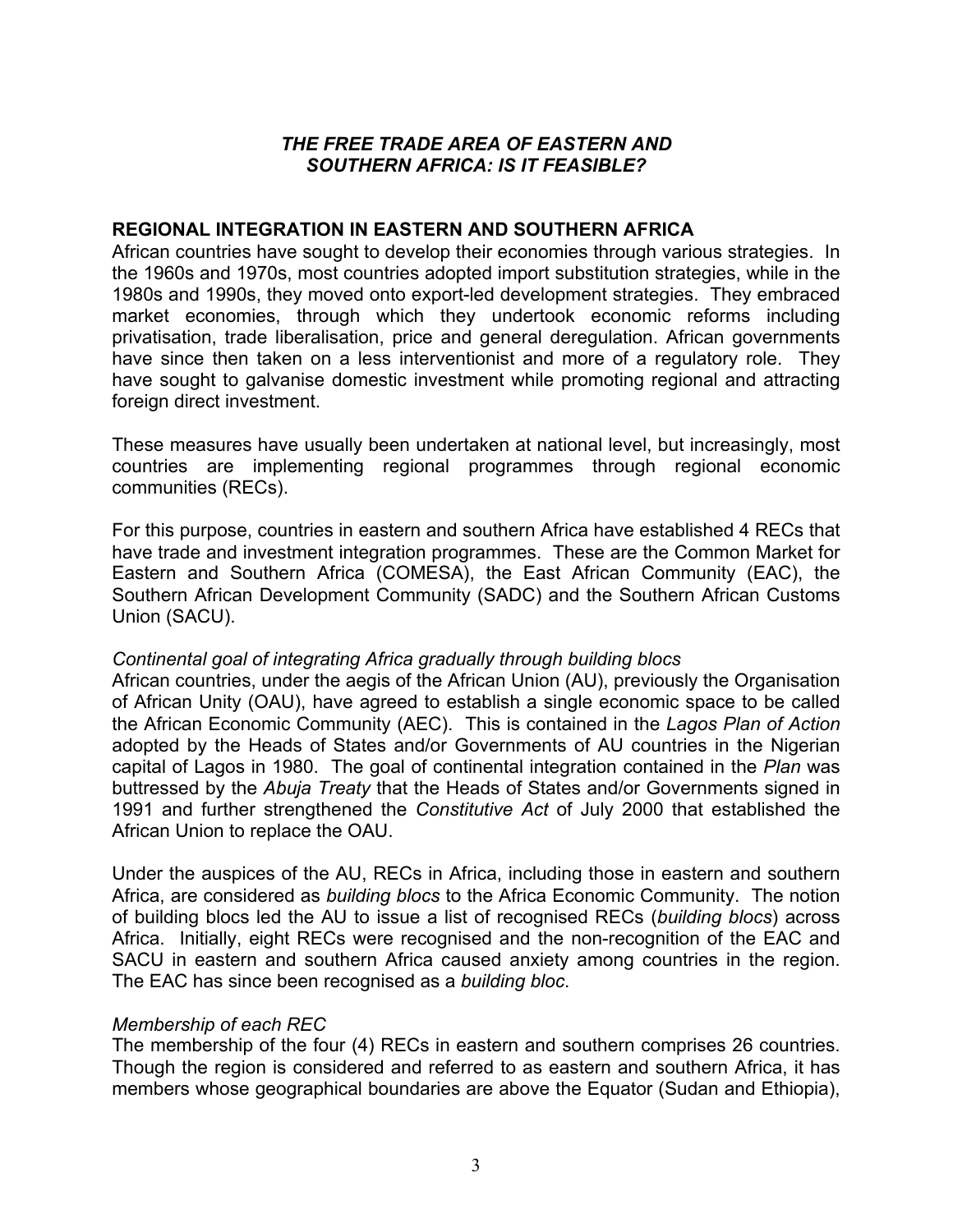some in the Horn of Africa (Eritrea, Djibouti), some in North Africa (Egypt and Libya) and others in the Indian Ocean (Comoros, Madagascar, Mauritius and Seychelles).

The membership of each REC as well as the number of Least Developed Countries in each REC are shown in table I below. EAC has the most LDCs at 80% of its membership, while SACU has the least number of LDCs at 20% of its membership. For COMESA and SADC, LDCs account for 63% and 57% of their membership respectively.

Membership of the 4 RECs overlaps significantly. Only nine (9) of the 26 countries belong to one REC, while one country belongs to 3 of the 4 RECs. The remaining 16 countries belong to 2 of the 4 RECs.

| S/N                   | <b>REC\</b>      | <b>COMESA</b>           | <b>EAC</b>              | <b>SADC</b>             | <b>SACU</b>    | <b>Total Membership</b> |
|-----------------------|------------------|-------------------------|-------------------------|-------------------------|----------------|-------------------------|
|                       | <b>Country</b>   |                         |                         |                         |                | & Total LDCs            |
| <b>REC Membership</b> |                  | 19                      | 5                       | 14                      | $5\phantom{1}$ | 26                      |
| <b>LDCs</b>           |                  | 12                      | 4                       | ${\bf 8}$               | 1              | 16                      |
| 1.                    | Angola           |                         |                         | $\checkmark$            |                | $\checkmark$            |
| $\overline{2}$ .      | Botswana         |                         |                         |                         |                |                         |
| $\overline{3}$ .      | Burundi          | $\overline{\checkmark}$ | $\overline{\checkmark}$ |                         |                | $\overline{\checkmark}$ |
| 4.                    | Comoros          | $\checkmark$            |                         |                         |                | $\checkmark$            |
| $\overline{5}$ .      | Congo DR         | $\overline{\checkmark}$ |                         | $\checkmark$            |                | $\checkmark$            |
| 6.                    | Djibouti         | $\checkmark$            |                         |                         |                | $\checkmark$            |
| $\overline{7}$ .      | Egypt            |                         |                         |                         |                |                         |
| 8.                    | Eritrea          | $\checkmark$            |                         |                         |                | $\checkmark$            |
| 9.                    | Ethiopia         | $\overline{\checkmark}$ |                         |                         |                | $\checkmark$            |
| 10.                   | Kenya            |                         |                         |                         |                |                         |
| 11.                   | Lesotho          |                         |                         | $\sqrt{}$               | $\sqrt{}$      | $\checkmark$            |
| 12.                   | Libya            |                         |                         |                         |                |                         |
| 13.                   | Madagascar       | $\overline{\checkmark}$ |                         | $\checkmark$            |                | $\checkmark$            |
| 14.                   | Malawi           | $\overline{\checkmark}$ |                         | $\overline{\checkmark}$ |                | $\checkmark$            |
| 15.                   | <b>Mauritius</b> |                         |                         |                         |                |                         |
| 16.                   | Mozambique       |                         |                         | $\checkmark$            |                | $\checkmark$            |
| 17.                   | Namibia          |                         |                         |                         |                |                         |
| 18.                   | Rwanda           | $\checkmark$            | $\checkmark$            |                         |                | $\checkmark$            |
| 19.                   | Seychelles       |                         |                         |                         |                |                         |
| 20.                   | South Africa     |                         |                         |                         |                |                         |
| $\overline{21}$ .     | Sudan            | $\overline{\checkmark}$ |                         |                         |                | $\mathbb{X}$            |
| 22.                   | Swaziland        |                         |                         |                         |                |                         |
| 23.                   | Uganda           | $\overline{\checkmark}$ | $\checkmark$            |                         |                | $\sqrt{}$               |
| 24.                   | Tanzania         |                         | $\overline{\checkmark}$ | $\sqrt{}$               |                | $\overline{\checkmark}$ |
| 25.                   | Zambia           | $\overline{\checkmark}$ |                         | $\overline{\checkmark}$ |                | $\overline{\checkmark}$ |
| 26.                   | Zimbabwe         |                         |                         |                         |                |                         |

**Table I: Membership of RECs and LDCs in each REC, November 2008**

Sources: REC websites: www.comesa.int; www.eac.int; www.sacu.int; www.sadc.int *Legend:*

 $\checkmark$  Tick = LDC Shading = member of REC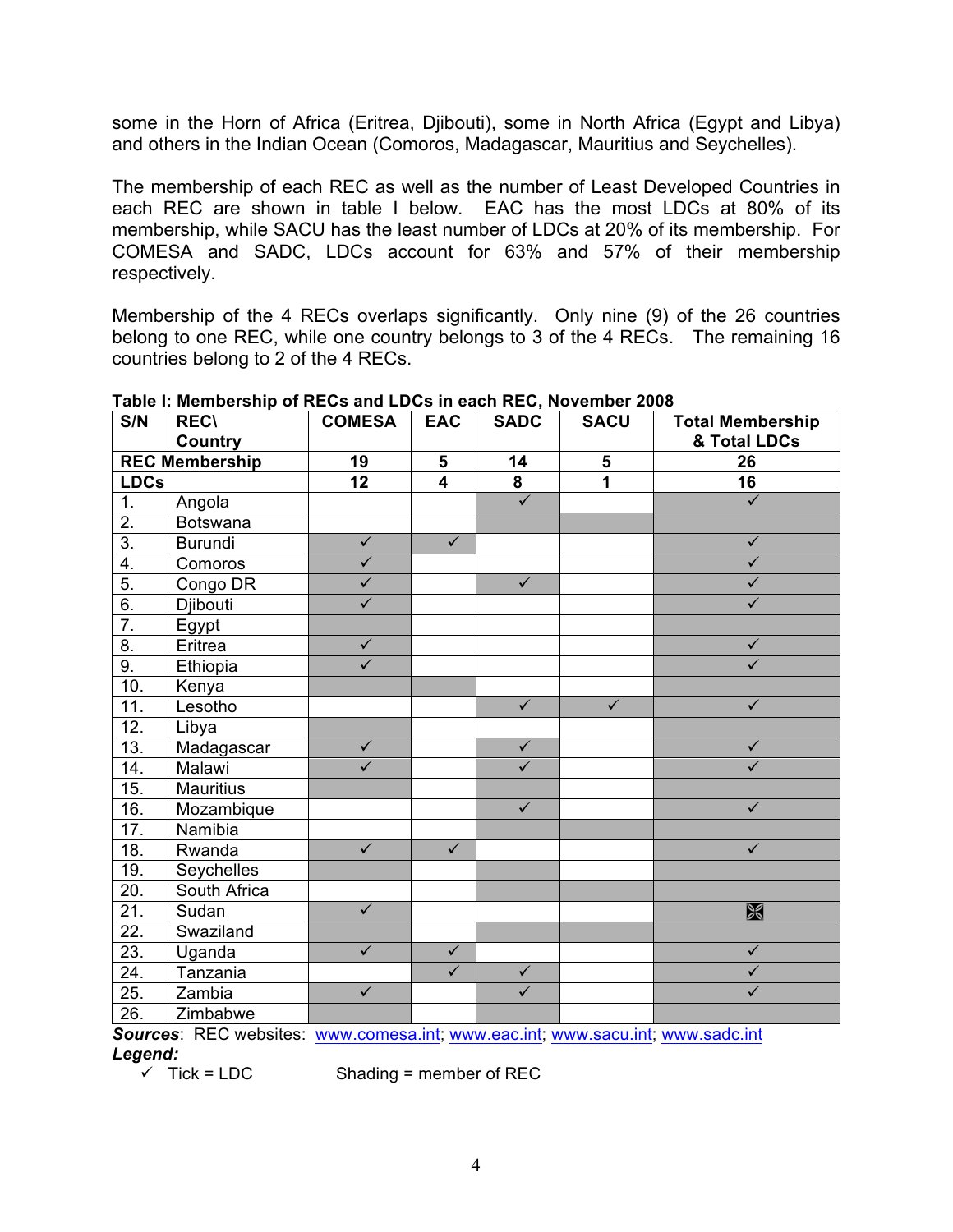It is also noteworthy that all members of  $SACU<sup>2</sup>$  are members of  $SADC$  and all the members of EAC<sup>3</sup> are either members of COMESA or of SADC. Hence, for practical purposes, one may consider that there are two main regional integration organisations in eastern and southern Africa.

#### *Economic Size of the RECs*

The members of the 4 RECs are relatively small economies in terms of Gross Domestic Product, except for South Africa which is the largest economy in the whole continent of Africa and has been among the top 30 economies of world since  $2003<sup>4</sup>$ . South Africa accounted for 38% of combined GDP of the 4 RECs while Egypt, the second largest economy, accounted for just over 17% in 2007.

| Country                                                    | <b>GDP, US\$' Million</b> |         |         | Population, '000 |         |         | GDP per capita, US\$ |       |       |
|------------------------------------------------------------|---------------------------|---------|---------|------------------|---------|---------|----------------------|-------|-------|
|                                                            | 2005                      | 2006    | 2007    | 2005             | 2006    | 2007    | 2005                 | 2006  | 2007  |
| Angola                                                     | 28,038                    | 44,033  | 58,547  | 15,941           | 16,400  | 17,019  | 1,759                | 2,685 | 3,440 |
| Botswana                                                   | 9,350                     | 10,328  | 11,781  | 1,765            | 1,800   | 1,881   | 5,297                | 5,738 | 6,263 |
| Burundi                                                    | 800                       | 807     | 974     | 7,548            | 7,834   | 8,496   | 106                  | 103   | 115   |
| Comoros                                                    | 382                       | 403     | 449     | 600              | 819     | 626     | 637                  | 492   | 717   |
| Congo, DR                                                  | 6,974                     | 8,543   | 8,955   | 57,549           | 59,320  | 62,399  | 121                  | 144   | 144   |
| Djibouti                                                   | 702                       | 757     | 830     | 793              | 807     | 833     | 885                  | 938   | 996   |
| Egypt, Arab Re                                             | 89,336                    | 107,484 | 128,095 | 74,033           | 75,437  | 75,467  | 1,207                | 1,425 | 1,697 |
| Eritrea                                                    | 986                       | 1,085   | 1,201   | 4,401            | 4,560   | 4,842   | 224                  | 238   | 248   |
| Ethiopia                                                   | 11,174                    | 13,315  | 19,395  | 71,256           | 79,289  | 79,087  | 157                  | 168   | 245   |
| Kenya                                                      | 17,977                    | 21,186  | 29,509  | 34,256           | 35,106  | 37,531  | 525                  | 603   | 786   |
| Lesotho                                                    | 1,453                     | 1,476   | 1,600   | 1,795            | 1,800   | 2,006   | 809                  | 820   | 798   |
| Libya                                                      | 38,756                    | 50,320  | 58,333  | 5,853            | 5,968   | 6,156   | 6,622                | 8,432 | 9,476 |
| Madagascar                                                 | 5,040                     | 5,499   | 7,326   | 18,606           | 19,105  | 19,670  | 271                  | 288   | 372   |
| Malawi                                                     | 2,072                     | 2,232   | 3,552   | 12,884           | 13,166  | 13,920  | 161                  | 170   | 255   |
| <b>Mauritius</b>                                           | 6,447                     | 6,448   | 6,363   | 1,248            | 1,256   | 1,263   | 5,166                | 5,134 | 5,038 |
| Mozambique                                                 | 6,630                     | 7,608   | 7,752   | 19,792           | 20,000  | 21,372  | 335                  | 380   | 363   |
| Namibia                                                    | 6,126                     | 6,372   | 6,740   | 2,031            | 2,100   | 2,074   | 3,016                | 3,034 | 3,250 |
| Rwanda                                                     | 2,131                     | 2,494   | 3,320   | 9,038            | 9,230   | 9,736   | 236                  | 270   | 341   |
| Seychelles                                                 | 694                       | 750     | 728     | 84               | 81      | 85      | 8,262                | 9,259 | 8,565 |
| South Africa                                               | 240,152                   | 254,992 | 277,581 | 45,192           | 46,000  | 47,588  | 5,314                | 5,543 | 5,833 |
| Sudan                                                      | 27,699                    | 37,565  | 47,632  | 36,233           | 36,992  | 38,556  | 764                  | 1,015 | 1,235 |
| Swaziland                                                  | 2,731                     | 2,648   | 2,942   | 1,131            | 1,029   | 1,145   | 2,415                | 2,573 | 2,569 |
| Tanzania                                                   | 12,111                    | 12,784  | 16,181  | 38,165           | 39,477  | 40,432  | 317                  | 324   | 400   |
| Uganda                                                     | 8,712                     | 9,322   | 11,214  | 28,816           | 29,874  | 30,930  | 302                  | 312   | 363   |
| Zambia                                                     | 7,257                     | 10,907  | 11,363  | 11,668           | 13,085  | 11,920  | 622                  | 834   | 953   |
| Zimbabwe                                                   | 3,364                     | 5,010   | 3,418   | 13,010           | 13,000  | 13,403  | 259                  | 385   | 255   |
| <b>Totals</b><br>Course: World Bank, 2005, 2006, 2007 data | 537,094                   | 624,368 | 725,781 | 513,688          | 533,535 | 548,437 | 1,046                | 1,170 | 1,323 |

**Table II: Size of the COMESA-EAC-SACU-SADC Market, 2005 - 2007**

*Source***: World Bank, 2005, 2006, 2007 data**

 $\frac{2}{3}$  One member of SACU (Swaziland) also belongs to COMESA.<br> $\frac{3}{3}$  One member of EAC (Tanzania) is also a member of SADC.

 $^4$  South Africa was graded the 29 $^{\rm th}$  largest economy in the world in 2003 by the World Bank, 27 $^{\rm th}$  in 2004-2006 and 28th in 2007. *Source: World Development Indicators,* The World Bank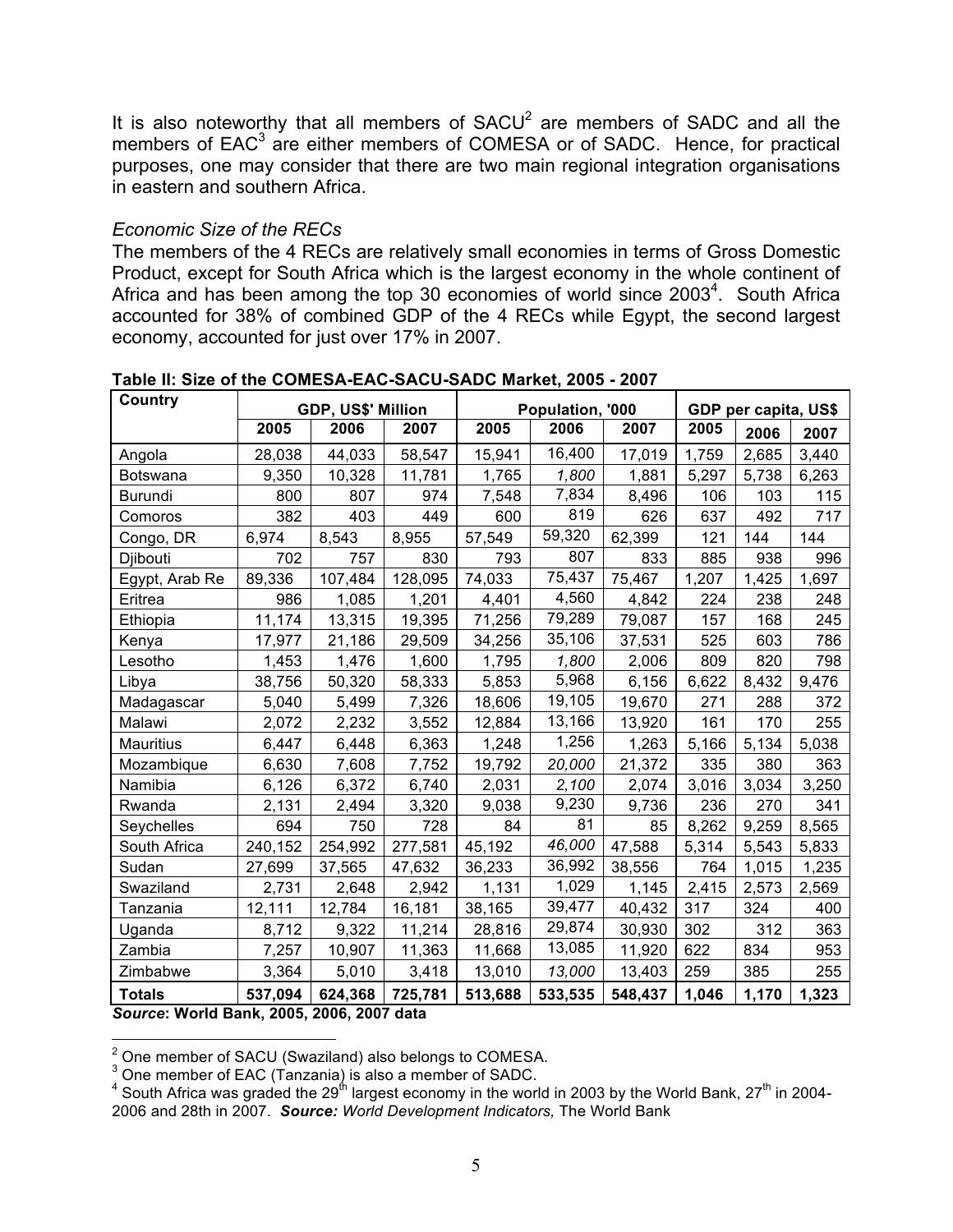The combined size of the 4 RECs in terms of Gross Domestic Product has risen steadily from US\$537 Billion in 2005, US\$624 Billion in 2006 and US\$726 Billion in 2007. The total population of the 4 RECs has also risen steadily from 514 million in 2005, to 533 million in 2006 to 548 million in 2007.

Poverty levels are quite high with the average GDP per capita at US\$1,300 in 2007, having risen from nearly US\$1,200 in 2006 and just over UYS\$1000 in 2005. Eleven (11) countries had GDP per capita of less than US\$365 in 2005. The number went down minimally to 7 countries in 2006, but rose to 9 in 2007.

### *Sizes of 4 RECs vis-à-vis the African Union*

The 4 RECs, being building blocs for the African Union vision of a single African market, account for a significant share of the continental economy. In terms of membership, the 4 RECs account for nearly half the membership of the African Union.

|                                                            | <b>Membership</b>    |                      |                      |  |  |  |
|------------------------------------------------------------|----------------------|----------------------|----------------------|--|--|--|
|                                                            | 2005                 | 2006                 | 2007                 |  |  |  |
| <b>African Union</b>                                       | 53                   | 53                   | 53                   |  |  |  |
| <b>COMESA-EAC-</b><br><b>SACU-SADC</b>                     | 26                   | 26                   | 26                   |  |  |  |
| of which                                                   |                      |                      |                      |  |  |  |
| <b>COMESA</b>                                              | 19 (4 EAC, 8 SADC)   | 19 (4 EAC, 8 SADC)   | 19 (4 EAC, 8 SADC)   |  |  |  |
| <b>EAC</b>                                                 | 3 (2 COMESA, 1 SADC) | 5 (4 COMESA, 1 SADC) | 5 (4 COMESA, 1 SADC) |  |  |  |
| <b>SADC</b>                                                | 14 (7 COMESA, 1 EAC) | 15 (8 COMESA, 1 EAC) | 15 (8 COMESA, 1 EAC) |  |  |  |
| <b>SACU</b>                                                | 5 (1 COMESA, 4 SADC) | 5 (1 COMESA, 4 SADC) | 5 (1 COMESA, 4 SADC) |  |  |  |
| <b>COMESA-EAC-</b><br><b>SACU-SADC as</b><br>share of AU,% | 49.06                | 49.06                | 49.06                |  |  |  |

**Table III: Membership of the African Union, COMESA, EAC, SACU & SADC, 2005-7**

*Sources*: REC websites: www.comesa.int; www.eac.int; www.sacu.int; www.sadc.int

With regard to economic output, the 4 RECs contribute nearly 60% to the total output of the continent. The ratios are similar for population. The details are shown in Table IV below.

Comparatively, SADC is the largest of the 4 RECs on account of South Africa's contribution. South Africa accounts for 70% of the SADC GDP, 92% of the SACU GDP and 44% of the combined GDP of the 4 RECs. In COMESA, the largest economy (Egypt) accounts for 38% of the REC's GDP. In EAC, Kenya is the largest economy and accounts for 43% of the REC's total annual output<sup>5</sup>.

<sup>5</sup> All computations of GDP shares based on 2007 figures.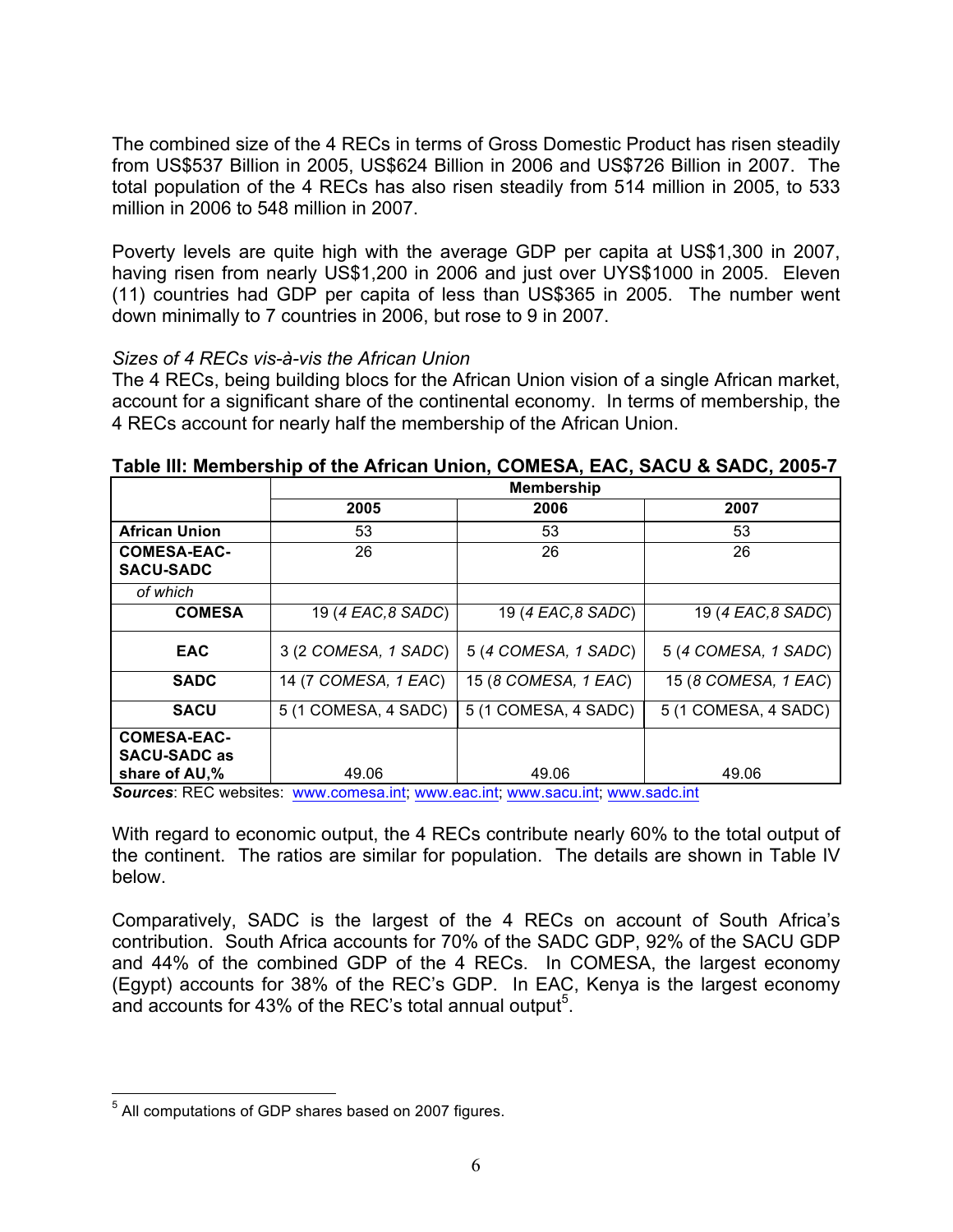Development among the RECs is highly skewed with the top 3 economies of South Africa, Egypt and Libya accounting for over 65% (68% in 2005, 66% in 2006 and 63% in 2007) of the combined GDP of the 4 RECs.

|                             | GDP, US\$' million |           |           | Population, '000 |         |         |
|-----------------------------|--------------------|-----------|-----------|------------------|---------|---------|
|                             | 2005               | 2006      | 2007      | 2005             | 2006    | 2007    |
| <b>African Union</b>        | 919,002            | 1,065,228 | 1,276,587 | 886,362          | 917,564 | 957,568 |
| <b>COMESA-EAC-SACU-SADC</b> | 537,094            | 624,368   | 725,781   | 513,688          | 533,535 | 548,437 |
| of which                    |                    |           |           |                  |         |         |
| <b>COMESA</b>               | 233,234            | 286,775   | 345,599   | 389,007          | 405,958 | 416,065 |
| <b>EAC</b>                  | 41,731             | 46,593    | 61,198    | 117,823          | 121,521 | 127,125 |
| <b>SACU</b>                 | 259,812            | 275,816   | 300,644   | 51,914           | 52,729  | 54,694  |
| <b>SADC</b>                 | 338,439            | 379,630   | 424,829   | 240,861          | 247,619 | 256,177 |
| <b>COMESA-EAC-SACU-SADC</b> |                    |           |           |                  |         |         |
| as share of AU,%            | 58.44              | 58.61     | 56.85     | 57.95            | 58.15   | 57.27   |

**Table IV: GDP of the African Union, COMESA, EAC, SACU & SADC, 2005-7**

*Source***: World Development Indicators, 2005 - 7 data, The World Bank**

Given their combined GDP and population, it is obvious that if the 4 RECs were to merge, they can significantly contribute to the realisation of the African Union goal of continental integration.

### **2.0 STATUS OF INTEGRATION OF EACH REC IN EASTERN AND SOUTHERN AFRICA**

The 4 RECs started the process of integration at different times and for different reasons.

SACU, COMESA and EAC focussed on economic integration while SADC started as a transient liberation and development conference. SADC, at inception in 1981, was called the Southern Africa Development Co-ordination Conference, SADCC. It emerged from the group of countries in eastern and southern Africa called the Frontline States that were championing liberalisation of the region and served as a bulwark against then Apartheid South Africa. SADCC was transformed into SADC in 1992 at which time the organisation took on an economic agenda of liberalising trade and promoting investment.

**SADC** seeks to establish a Customs Union in 2010 and a Common Market in 2015 but it is not clear whether the organisation would deepen integration beyond a Common Market to an Economic Union.

SADC launched a Free Trade Area in 2008 when 11 of its 15 member States removed tariffs on at least 85% of their tariff lines. It is hoped that tariffs on the remaining 15% tariff lines would be removed by 2010. Work on the Customs Union, such as developing a Common External Tariff, customs Union regulations and procedures, is due to start in 2009. The SADC Secretariat is based in Gaborone, Botswana.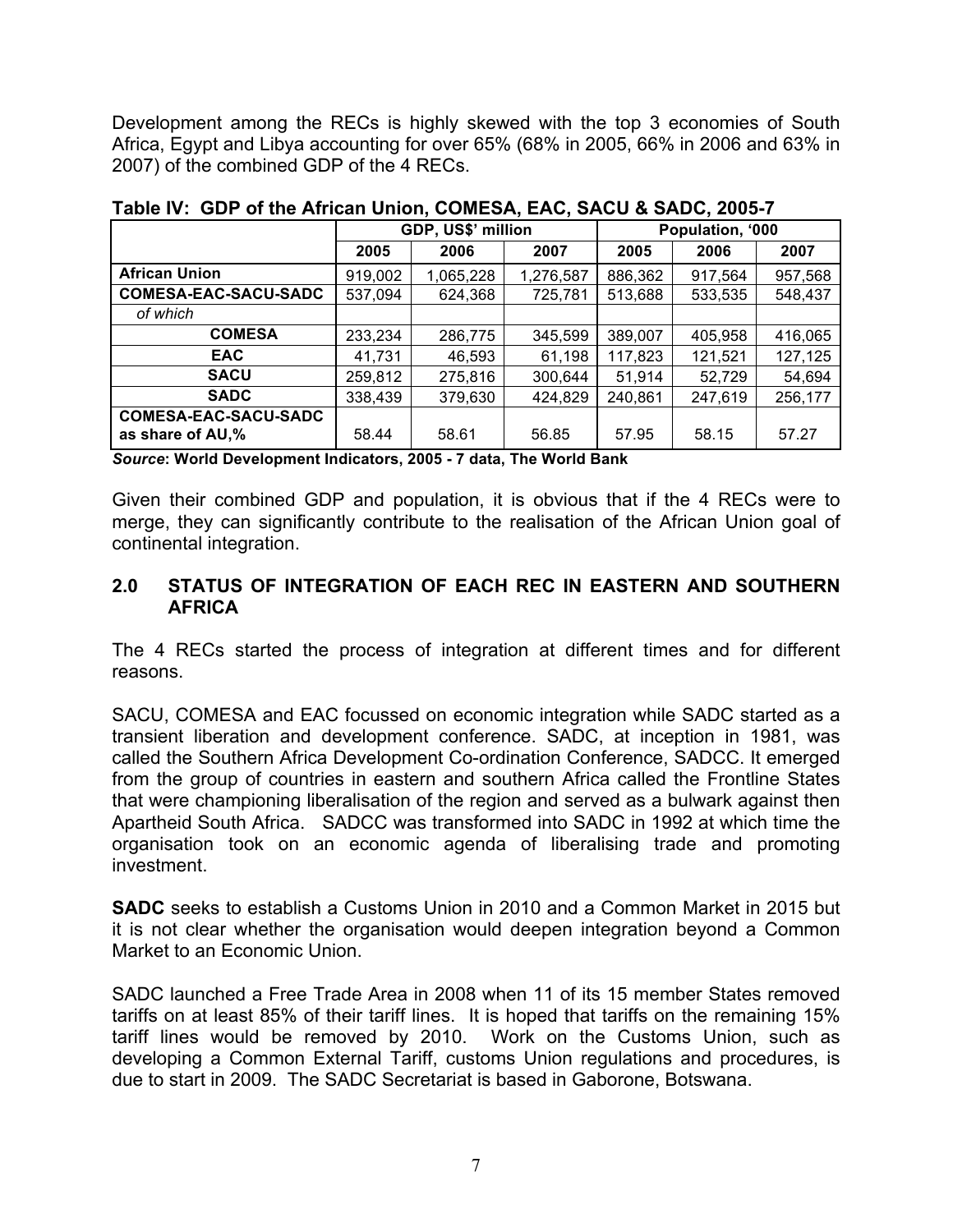**SACU** is a functional customs union. Trade within the union is free of import duties and of quantitative restrictions (quotas). SACU was established in 1910 among South Africa and the British Protectorates of Bechuanaland (now Botswana), Basutoland (now Lesotho) and Swaziland. Namibia was part of the Union when it was under South African administration before independence when it was known as South West Africa. At independence in 1990, the country joined the Union as Namibia.

SACU has a CET and implements programmes in the area trade liberalisation and investment promotion. SACU has been very aggressive in engaging non-African countries in its trade relations. SACU has negotiated trade agreements with the European Union (*de facto*), with European Free Trade Association (EFTA), and is negotiating with India, Brazil and MERCOSUR.

Some members of SACU also have a monetary arrangement under the Rand Monetary Area which allows free convertibility of currencies with the South African Rand as the dominant currency.

**COMESA** was established in 1994 as a successor to the Preferential Trade Area for eastern and Southern Africa (PTA). COMESA launched a Free Trade Area (FTA) in October 2000. It has nineteen (19<sup>6</sup>) member States, fourteen (14<sup>7</sup>) of whom are part of the Free Trade Area while the remaining five (5) are working towards joining the FTA. COMESA plans to deepen its integration by launching a Customs Union in December 2008 and establishing a Common Market in 2014.

COMESA began its trade liberalisation programme in 1996 when its members agreed a timetable of tariff reduction over the period 1996 to 2000. COMESA has also established a Common Investment Area among its membership and an institution to promote regional investment initiatives based in Cairo, Egypt called the Regional Investment Agency.

The FTA has resulted in greater competition among companies, new markets, greater choice for consumers, reduction of transaction costs, increase of cross border trade and harmonization of customs systems and procedures.

The COMESA FTA has created opportunities for cross-border investment, franchise and agency arrangements and joint venture operations.

**EAC** was revived in 2000 after its collapse in 1977. It has five  $(5^8)$  members. The Community commenced implementation of the Customs Union in January 2005. It is

 $6$  The 19 members of COMESA are Burundi, Comoros, Democratic Republic of Congo, Diibouti, Egypt, Eritrea, Ethiopia, Kenya, Libya, Madagascar, Malawi, Mauritius, Rwanda, Seychelles, Sudan, Swaziland, Uganda, Zambia and Zimbabwe.

 $<sup>7</sup>$  The 14 members of COMESA participating in the FTA are Burundi, Comoros, Djibouti, Egypt, Kenya,</sup> Libya, Madagascar, Malawi, Mauritius, Rwanda, Seychelles, Sudan, Zambia and Zimbabwe.

 $8$  The 5 members of the EAC are Burundi, Kenya, Rwanda, Uganda and Tanzania.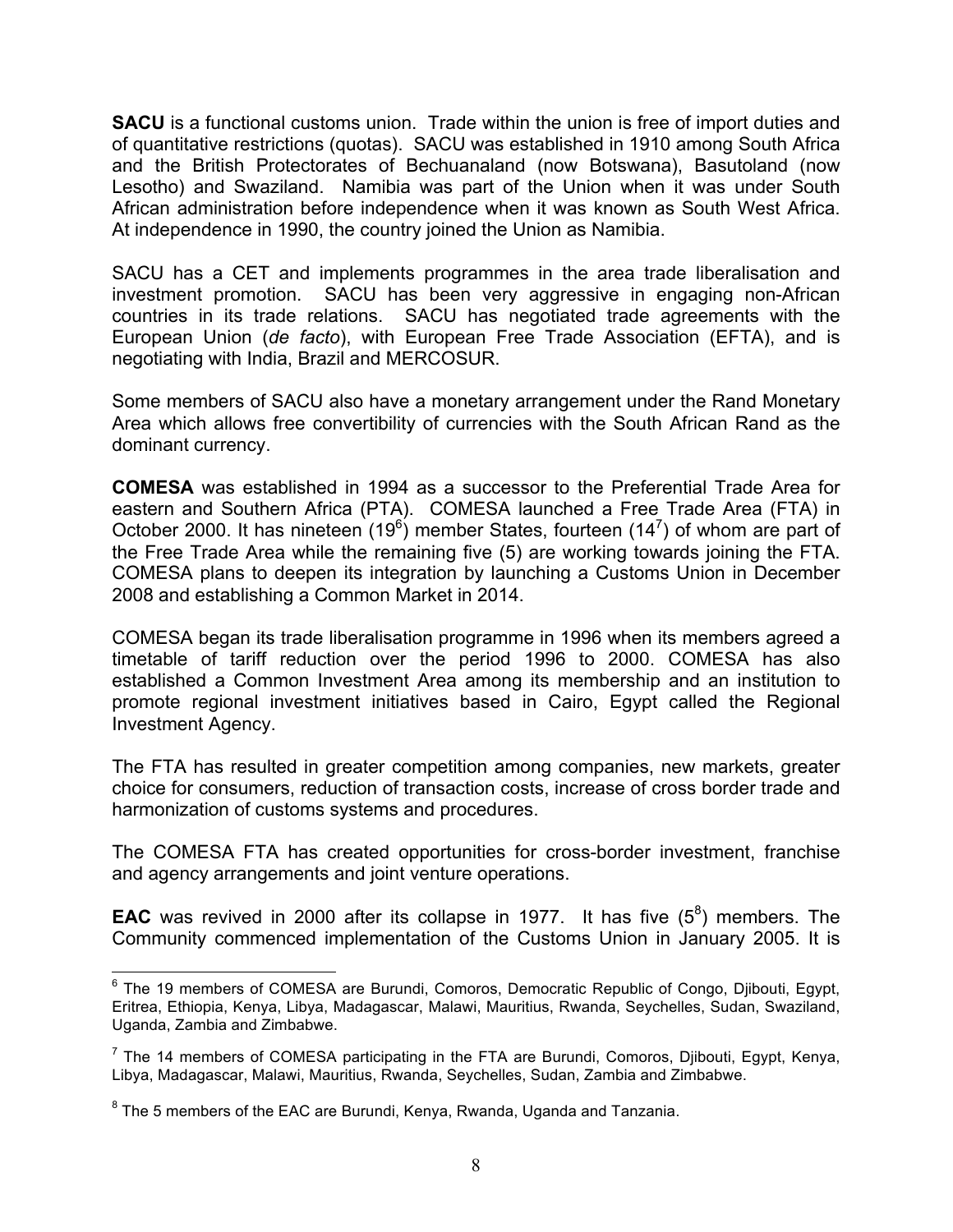implementing a gradual reduction of internal tariffs which will be completed in 2010 and will coincide with the establishment of the Common Market. Trade among EAC countries is conducted on a Free Trade Area basis for nearly 99% of the tariff lines. EAC plans to establish a monetary union in 2012 and ultimately a political federation.

The structure of the EAC customs union and proposed COMESA customs union are similar in that the EAC has adopted a Common External Tariff with a three band structure of 0% for raw materials and plant and machinery, 10% for intermediate goods and 25% on finished goods. The COMESA common external tariff is exactly the same except that there are two zero rates, these being for raw materials and for capital goods.

The COMESA and EAC rules of origin are identical and so are documentation and customs procedures related to intra-regional trade.

The SADC rules of origin are, however, different. SACU, being a functional Customs Union, does not have rules of origin, but there have been attempts to introduce rules of origin to check trade deflection. Rules of origin have not been introduced yet.

## **3.0 BILATERAL AND MULTILATERAL TRADE ARRANGEMENTS/AGREEMENTS AND NEGOTIATIONS**

All 26 countries in eastern and southern Africa have negotiated bilateral trade agreements either individually or in groups or sub-groups of some sort. All these agreements are intended to improve the flow of goods and services between the contracting parties.

### *Bilateral agreements*

Some of these agreements are between Malawi and Botswana, Malawi and Mozambique, Malawi and South Africa, Zimbabwe and South Africa, Zimbabwe and Botswana, Zimbabwe and Namibia, Zimbabwe and Malawi, Egypt and the European Union, South Africa (SACU) and the European Union, SACU and EFTA, SACU and MERCOSUR, SACU and India and Brazil.

COMESA as a region as a Trade and Investment Framework Agreement (TIFA) with the United States and some individual countries also have TIFAs with the US. These include Mauritius and Rwanda.

Currently, most countries that part of the African Caribbean and Pacific Group of States (ACP) are negotiating new trade arrangements called Economic Partnership Agreements. The 5 EAC countries are negotiating an EPA with the EC; 11 members of COMESA referred to as ESA countries are also negotiating an EPA with the EC and so are 7 SADC countries. EPAs are intended to lead to Free Trade Areas between the various groups of countries and the European Community.

### *Multilateral Negotiations*

All 26 countries in eastern and southern Africa are either full members of the World Trade Organisation (WTO) or are observers in the process of accession. Full members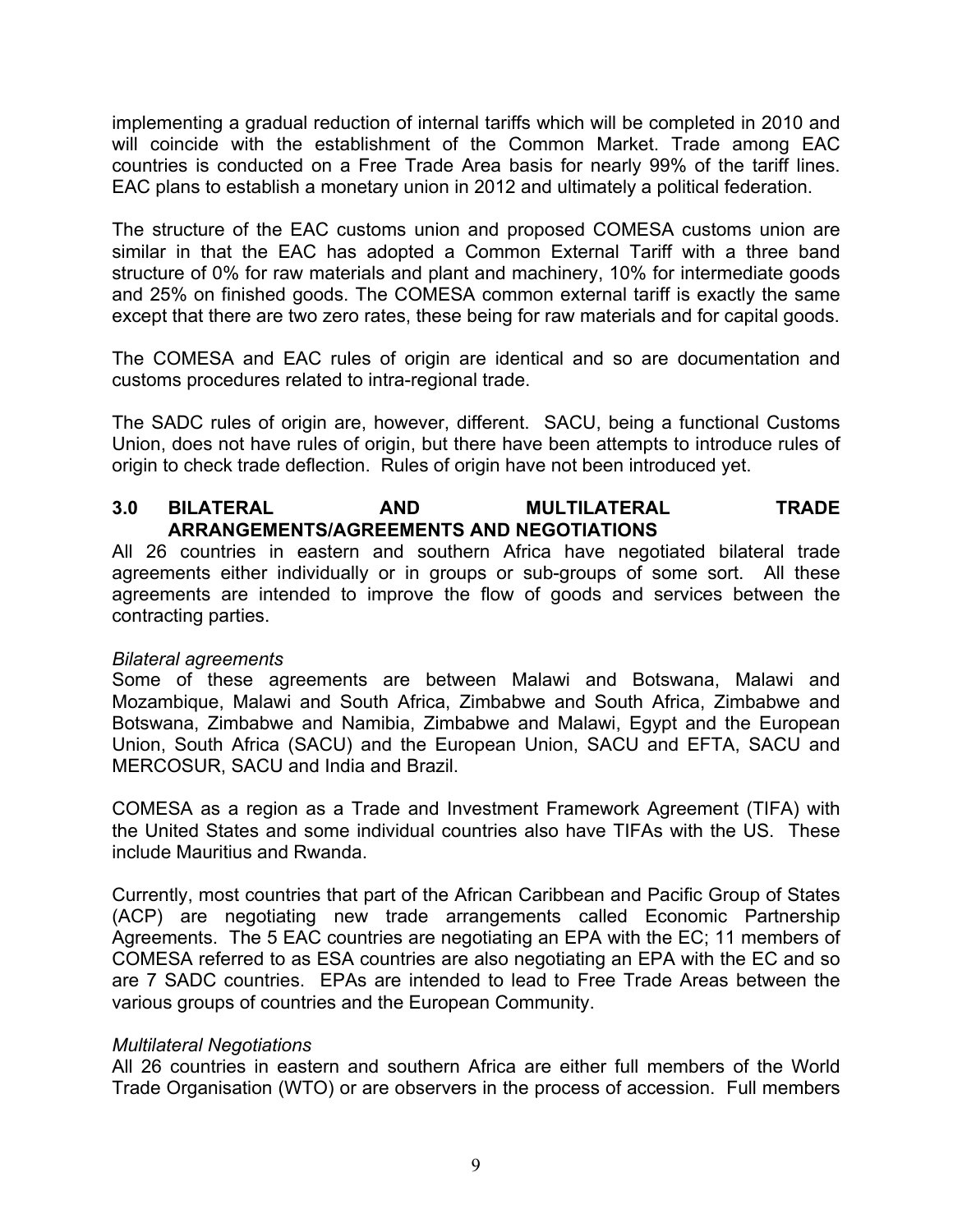of the WTO are currently engaged in multilateral trade a negotiations under the Doha Development Agenda (DDA).

The major challenge for the 26 countries, but more importantly for LDCs, arising from the multilateral trade negotiations, is the loss of preference margins in international trade. Multilateral trade negotiations are intended to lower and eventually fully liberalise trade globally and on a Most Favoured Nation basis. This will definitely obviate the need and the very existence of bilateral and regional trade agreements which necessarily seek to offer preferences among parties to the agreements while discriminating against countries not party to the agreements.

| S/N               | Country                    | <b>WTO Membership Status</b> |  |  |  |
|-------------------|----------------------------|------------------------------|--|--|--|
| 1.                | Angola                     | Full member                  |  |  |  |
| 2.                | <b>Botswana</b>            | Full member                  |  |  |  |
| $\overline{3}$ .  | <b>Burundi</b>             | Full member                  |  |  |  |
| 4.                | Comoros                    | Observer                     |  |  |  |
| $\overline{5}$ .  | Congo, Democratic Republic | Full member                  |  |  |  |
| 6.                | Djibouti                   | Full member                  |  |  |  |
| 7.                | Egypt                      | Full member                  |  |  |  |
| 8.                | Eritrea                    | <b>Observer</b>              |  |  |  |
| 9.                | Ethiopia                   | Observer                     |  |  |  |
| 10.               | Kenya                      | Full member                  |  |  |  |
| 11.               | Lesotho                    | Full member                  |  |  |  |
| 12.               | Libya                      | Observer                     |  |  |  |
| 13.               | Madagascar                 | Full member                  |  |  |  |
| 14.               | Malawi                     | Full member                  |  |  |  |
| 15.               | <b>Mauritius</b>           | Full member                  |  |  |  |
| 16.               | Mozambique                 | Full member                  |  |  |  |
| 17.               | Namibia                    | Full member                  |  |  |  |
| $\overline{18}$ . | Rwanda                     | Full member                  |  |  |  |
| 19.               | <b>Seychelles</b>          | Observer                     |  |  |  |
| 20.               | South Africa               | Full member                  |  |  |  |
| 21.               | Sudan                      | <b>Observer</b>              |  |  |  |
| 22.               | Swaziland                  | Full member                  |  |  |  |
| 23.               | Uganda                     | Full member                  |  |  |  |
| 24.               | Tanzania                   | Full member                  |  |  |  |
| 25.               | Zambia                     | Full member                  |  |  |  |
| 26.               | Zimbabwe                   | Full member                  |  |  |  |

**Table V: Membership of the World Trade Organisation, November 2008**

*Source*: WTO website

In seeking to improve the performance of LDCs in the global trading system, the multilateral system has put in place the Integrated Framework, improved to Enhanced Integrated Framework with a fully functional Secretariat as from last quarter of 2008. The impact of the IF in building the capacity of LDCs is yet to be tangibly felt as the share of LDCs' share in global trade continues to decline.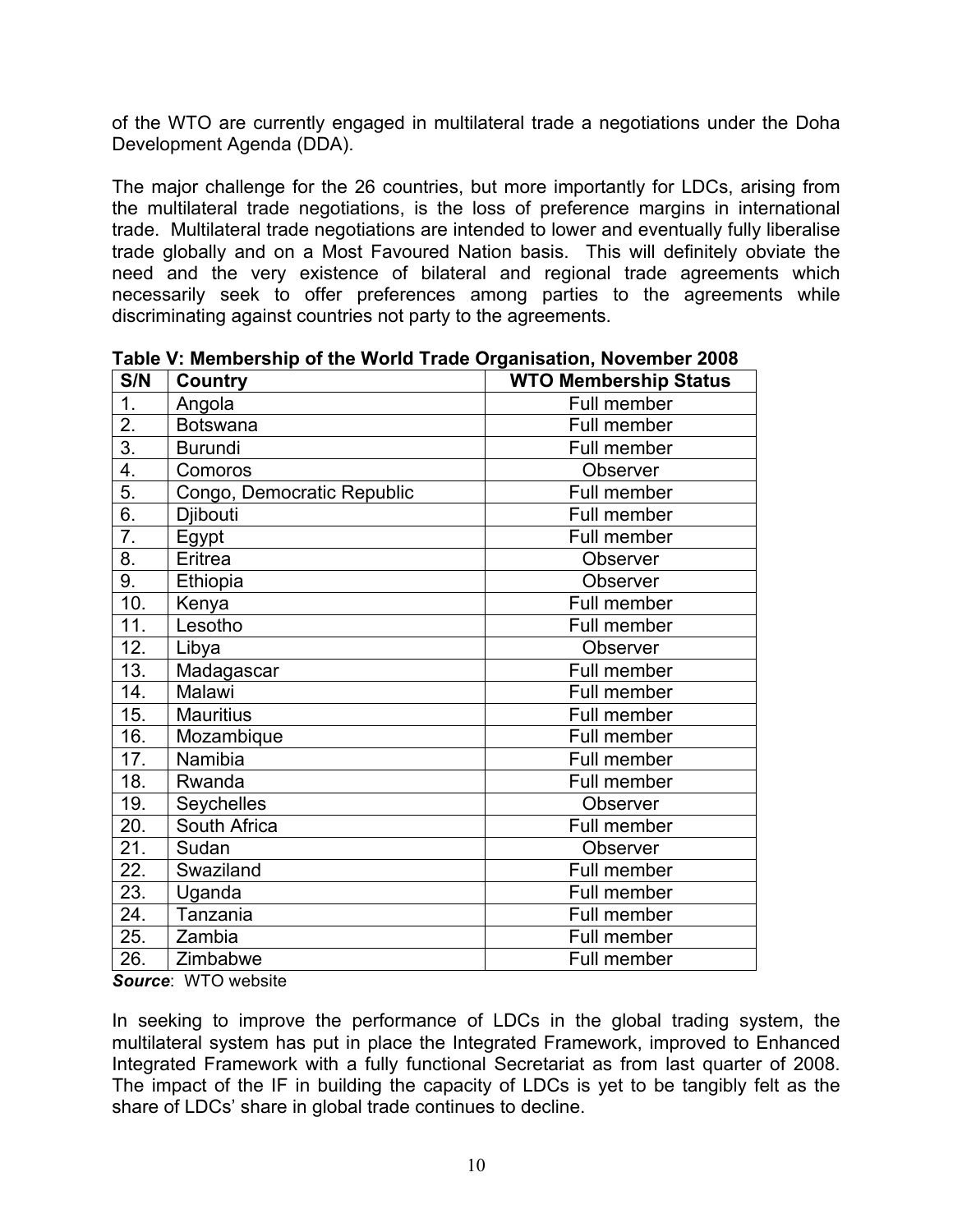## **4.0 RECENT DEVELOPMENTS AND CHALLENGES OF REGIONAL INTEGRATION IN EASTERN AND SOUTHERN AFRICA<sup>9</sup>**

All 4 RECs have made significant progress towards the attainment of their objectives. COMESA, EAC and SADC have all launched Free Trade Areas, albeit belated. Progress at different paces has also been attained towards establishing Customs Union.

All 4 RECs have trade facilitation measures and trade policy measures to streamline trade and ensure fair trade practices, and a predictable economic environment through appropriate policies. COMESA has adopted *Safeguard and Trade Remedy Regulations*, *Regional Competition Regulations* and streamlined dispute settlement procedures. COMESA has adopted Protocols on free movement of persons and right of residence but signature and implementation of the protocols at the member State level has been rather sluggish.

EAC has enacted a regional competition law and SADC is developing a framework for co-operation in the area of competition. The EAC has completed most work regarding the operations of the customs union and commenced work on free movement of persons and right of residence.

#### *Challenges - overlapping membership, duplication of programmes*

As the 4 RECs all move towards implementing Customs Unions, the need for harmonisation and co-operation has become increasingly imperative. A country cannot implement two or more Common External Tariffs and two or more sets of customs regulations on its trade with third parties, and so no country can belong to more than one Customs Union.

This means that the 17 countries in eastern and southern Africa that belong to more than one REC will only be able to implement one CET and belong to one Customs Union. They may, of course, continue implementing all other integration programmes of the RECs, but they may not do so with regard to the trade component after the formation and implementation of Customs Union. This is a serious challenge which must be addressed as soon as possible.

Overlapping membership also poses the challenge of cost. Membership subscriptions to each REC to ensure full and timely implementation of programmes is an additional challenge for all countries in the region.

#### *Recent developments: The Tripartite Framework*

Arising from this realisation, the three RECs have decided to initiate a framework under which they are harmonising and co-ordinating common programmes. They have

<sup>9</sup> *Source*: Excerpt from paper prepared by author to the 21st Trade and Customs Committee of COMESA, October 2007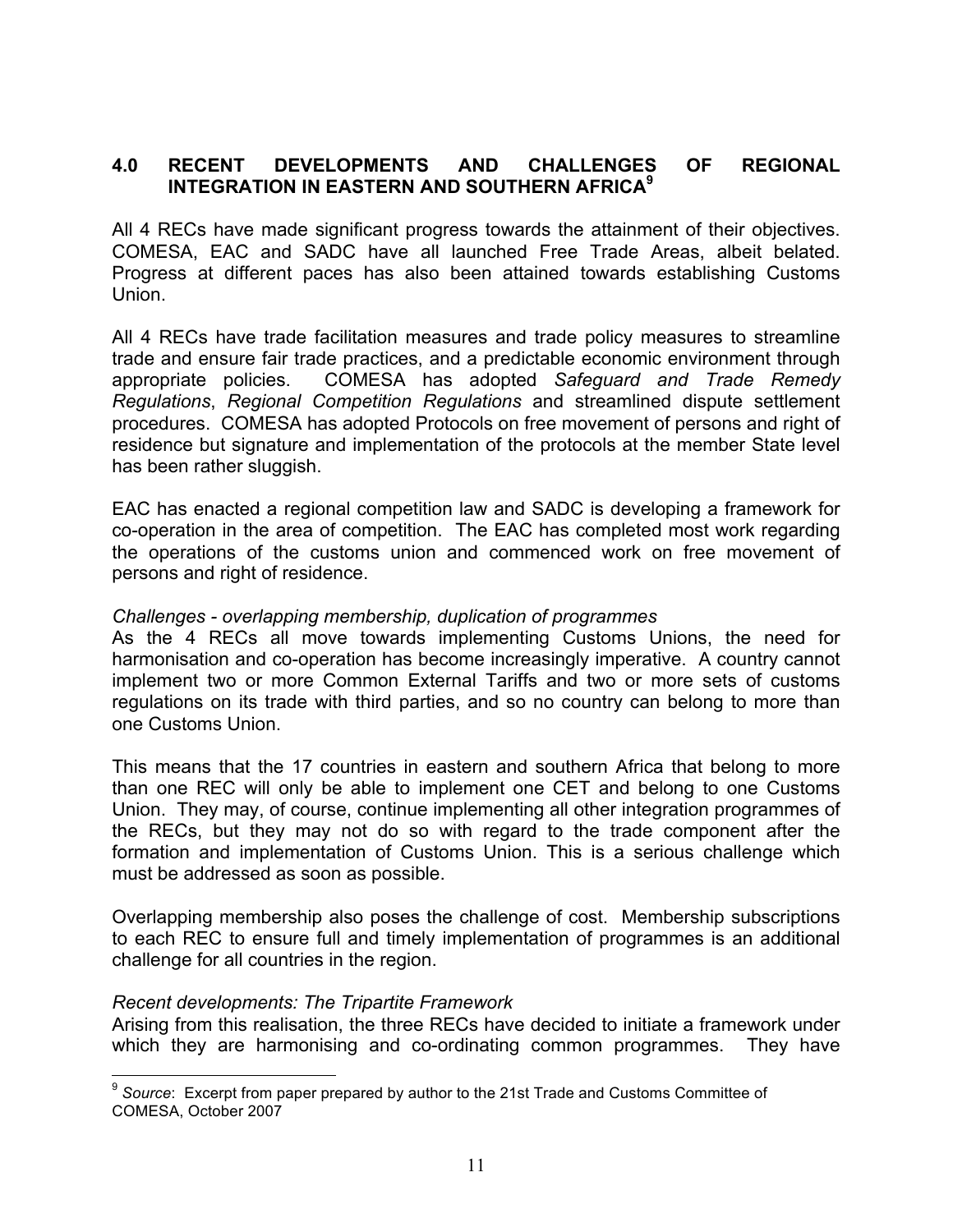agreed to focus on trade and infrastructure development as priority areas and as starting points.

The Tripartite framework comprises COMESA, EAC and SADC. Consultations are currently going on to bring SACU on board.

#### *Genesis of the Tripartite Framework*

During the Sixth Summit of the COMESA Authority held in Cairo, Egypt in May 2001, the Chairmen of the COMESA Authority and the SADC Summit met and agreed that, to enhance integration across the Eastern and Southern Africa region, regional integration programmes of COMESA and SADC needed to be harmonised. They, therefore, directed the two Secretariats to meet and initiate co-operation and joint programme with the final objective of their harmonising regional integration programmes.

Since then, the Secretariats of SADC and COMESA have met several times and later, in 2005, invited the Secretariat of the East African Community which led to the change in the co-operation arrangement into a tripartite framework.

The Secretariats meet at two levels - the Chief Executive level and the technical level. The Chief Executives review all integration programmes and provide guidance to the technical staff. Technical staff share information on all integration programmes and undertake joint programmes, all aimed at rationalizing regional integration across the region.

During 2006 and 2007, the three (3) Regional Economic Communities (RECs) identified the **infrastructure development** and **trade arrangements** as starting points and priority areas for harmonisation.

In 2008, they have agreed to prioritise **infrastructure development for regional integration**. This includes developing energy generation and transmission facilities, transport networks and ICT infrastructure.

In the area of trade, the 3 RECs have agreed to establish a **Free Trade Area** covering the 26 countries that make up the combined membership of COMESA, EAC and SADC.

#### *Objective of Co-operation / Harmonisation*

The objective of harmonisation in the area of trade is to create, as a first step, a large Free Trade Area encompassing the membership of the 3 RECs. This objective is premised on the understanding that COMESA already has an FTA among its membership while the EAC and SADC plan to launch full FTAs in 2010. With regard to Customs Union, the objective is to harmonise Common External Tariffs (CETs) and customs laws.

*Areas of Co-operation / Harmonisation in the field of Trade and Customs* Specific areas identified for harmonisation in the field of trade include: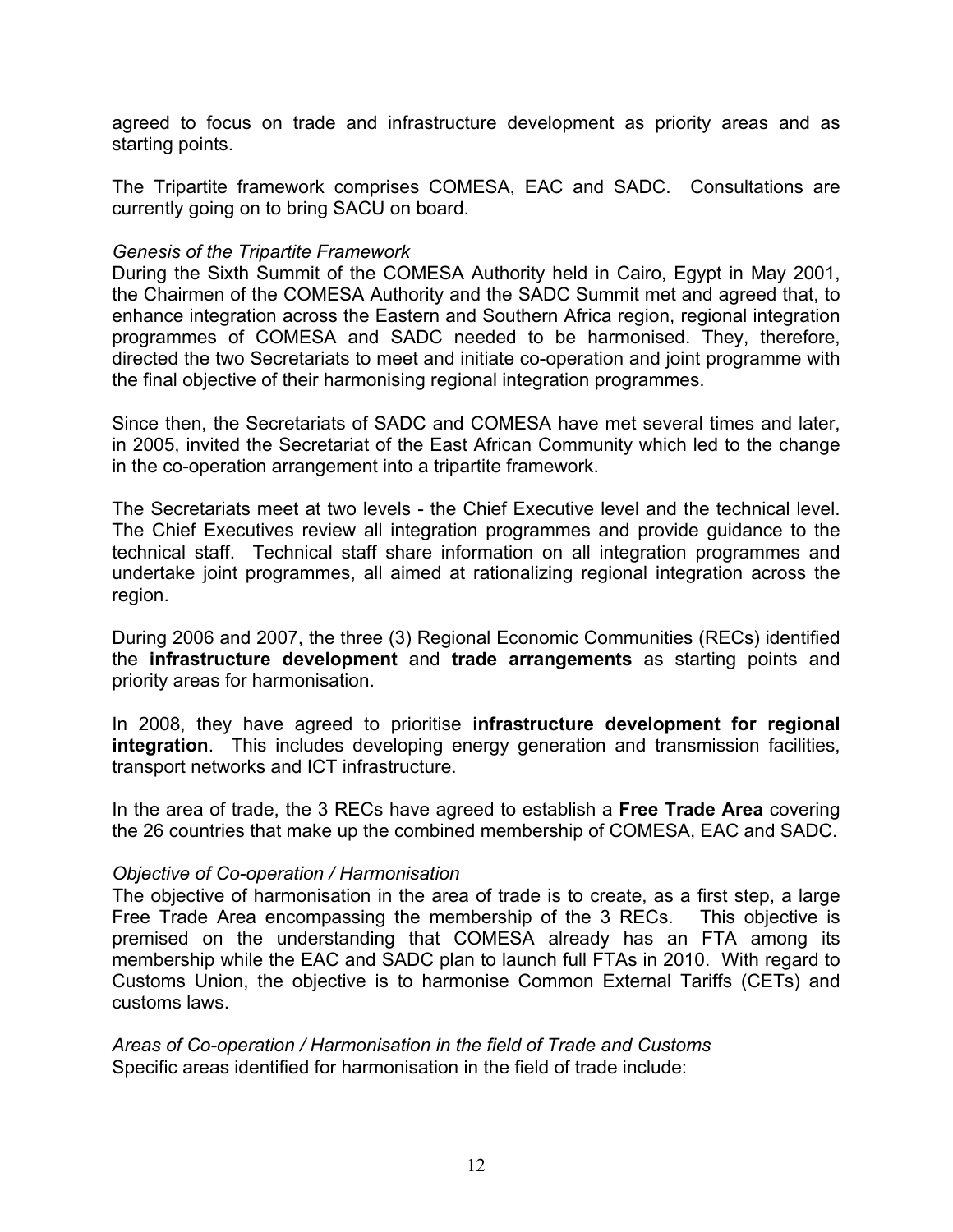- i) Trade Facilitation iii) Trade Capacity Building
- iii) Rules of Origin iv) Customs Valuation
- v) Customs Best Practices vi) Customs Documentation
- vii) Customs laws viii) Customs Procedures
- ix) Common Tariff Nomenclatures x) Elimination of Non-Tariff Barriers
- 
- 
- -
- xi) SPS developing a common database on diseases, pests
- xii) Product Standards xiii) Competition Policy
- xvi) FTA-tariff elimination timeframes xvii) Safeguards and Trade Remedies
- xviii) CET harmonisation xix) Customs Unions timeframes
- -
- xx) Sensitive Products under CUs xxi) Competition Policy xxii) Trade in Services xxiiii) Free movement of persons

*Areas of Co-operation / Harmonisation in the field of Infrastructure Development* In the area of **Infrastructure Development**, the 3 RECs have agreed to implement joint programmes in:

- i) surface and water transport; the RECs are working to improve waterways;
- ii) corridor transport and trade facilitation such as the North-South Corridor including agreeing multilateral road transport agreements;
- iii) the civil aviation including the air transport liberalization in implementation of the **Yamoussoukro Decision**; pursuant to this **Decision**, the 3 RECs have adopted *Joint Air Transport Competition Regulations*;
- *iv) Information and Communications Technologies (ICT) including COMESA's COMTEL and SADC's Regional Information Infrastructure (SRII) Projects. COMTEL, SRII and EASSy are NEPAD ICT Broad Band Initiatives for Eastern and Southern Africa. COMTEL and SRII are terrestrial connectivity systems developed by COMESA and SADC respectively, while EASSy is a submarine capable system developed by NEPAD; and*
- v) Energy projects focussing on increasing power availability through greater power generation capacity and regional grid interconnectivity.

Programmes under the Infrastructure Sub-Committee also address measures aimed at mitigating the transmission and spread of **HIV and AIDS**.

## *Joint Ministerial Meetings*

The process of harmonisation among the 3 RECs is progressing well under the guidance of the CEOs. The activities of the Tripartite Task Force is regularly reported to the Policy Organs of each REC separately and appropriate guidance, specific to each REC, is provided.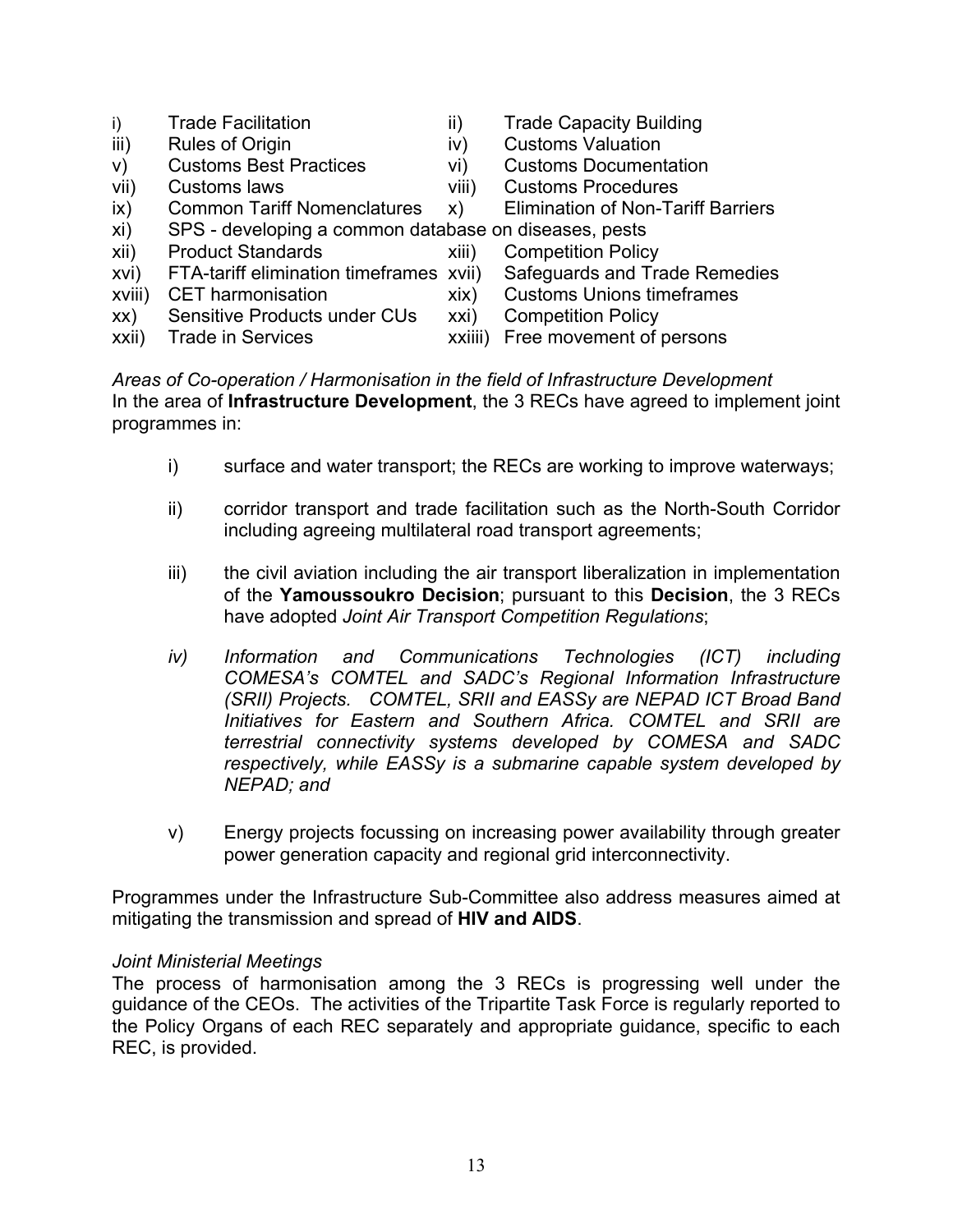However, the process would benefit from joint ministerial meetings on trade, infrastructure and energy. The areas identified at the technical level may require endorsement and greater political guidance at the ministerial and Authority level.

Ministers responsible for Transport meet regularly and have met three times so far, the last meeting being in February 2007 in Harare, Zimbabwe. Due to this political input, notable progress has been attained particularly in air transport.

### *Priority Areas for creating the REC-wide FTA*

The real challenges in the creation of a region-wide FTA are the following:

- i) *Rules of Origin*: the rules of origin of COMESA and EAC are more or less identical, as are customs documents related to intra-regional free trade. However, the SADC rules of origin are drastically different. Creating a single FTA would require a single set of Rules of Origin. The challenge among the 3 RECs is to harmonise the COMESA, EAC Rules of origin on one hand and the SADC rules of origin on the other;
- ii) *Documentation*: documentation for free trade, namely certificates of origin, origin verification documents are the same between COMESA and EAC but are different or do not exist under the SADC regime. There will be need to harmonise these documents as well;
- iii) *Dispute settlement*: COMESA has elaborate dispute settlement procedures in cases where origin is disputed and in cases where unfair trade practices (dumping, illegal subsidies) are suspected. The EAC has also developed its own dispute settlement procedures but SADC is in the process of developing its regime. Again, there will be need to harmonise these procedures. COMESA has a Court of Justice and so does EAC, but SADC has administrative structure for such disputes, but not a formal Court.

## **5.0 CONCLUSION**

COMESA launched its FTA in October 2000 and has implemented duty-free and quotafree trade among 14 of its 19 member States. COMESA has perfected its rules of origin, origin verification procedures and dispute settlement procedures over its 14 years of preferential/free trade, but most notably during the last 8 years since the launch of the FTA.

EAC has implemented free trade among its membership since 2005. The list of sensitive goods permitted under the EAC regime is small and could not be deemed to significantly impair free intra-EAC trade. The EAC is due to implement its FTA fully in 2010.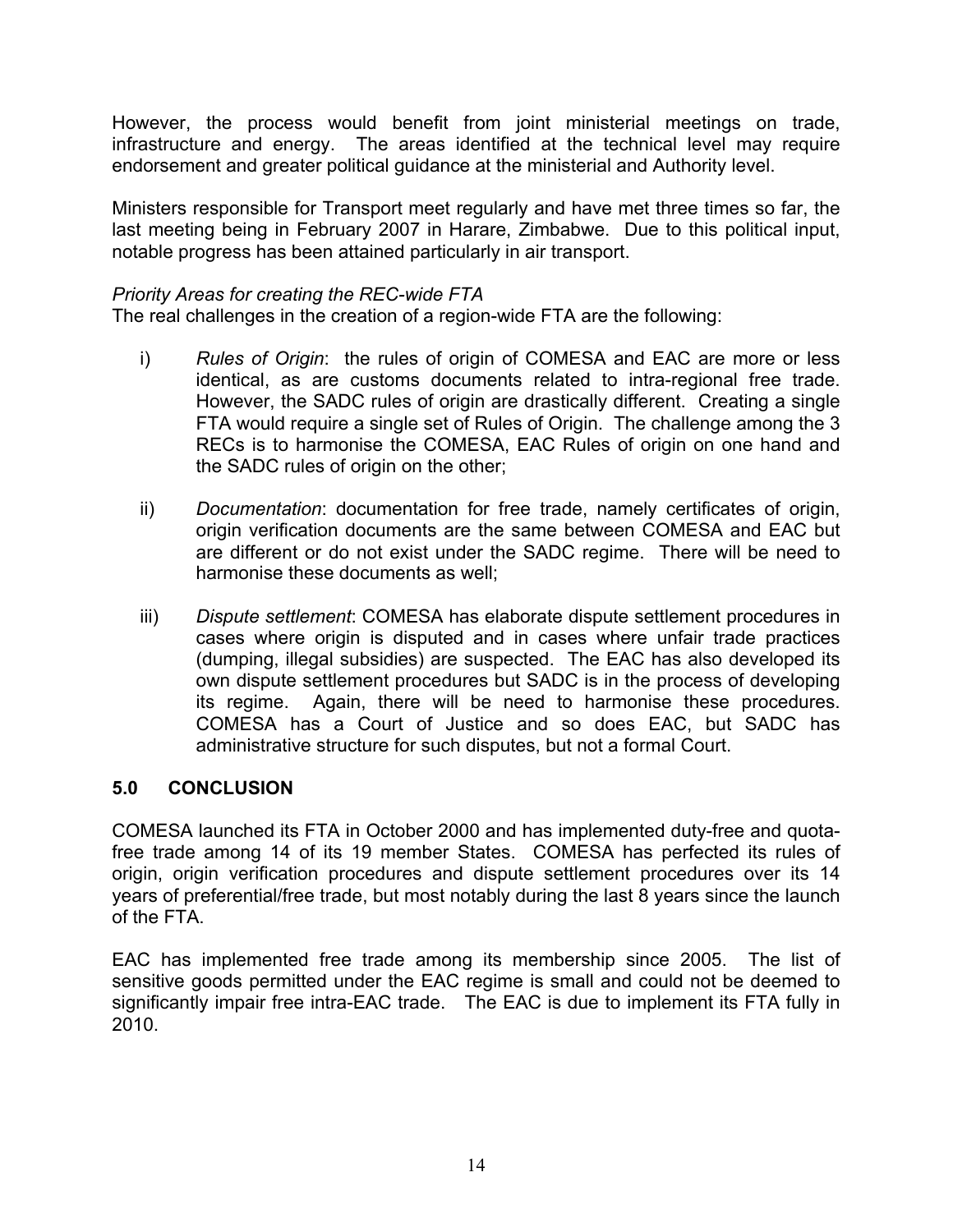COMESA and EAC use a common customs document<sup>10</sup> and, for all practical purposes, identical rules of origin.

Intra-SACU trade is free of all duties and quotas and no rules of origin are applied nor are they necessary.

SADC has launched an FTA at the 85% threshold this year<sup>11</sup>. SADC has a single customs document<sup>12</sup> for its intra-regional trade and its rules of origin are product based.

| S/N                   | <b>REC\</b>              | <b>COMESA</b>   | <b>EAC</b>     | <b>SADC</b>     | <b>SACU</b>             | $\frac{1}{2}$ and $\frac{1}{2}$ and $\frac{1}{2}$ and $\frac{1}{2}$ and $\frac{1}{2}$ are the patient annong the RLOS, NOVEMBER 2000<br><b>Total Membership</b> |
|-----------------------|--------------------------|-----------------|----------------|-----------------|-------------------------|-----------------------------------------------------------------------------------------------------------------------------------------------------------------|
|                       | <b>Country</b>           |                 |                |                 |                         | & FTA participation                                                                                                                                             |
| <b>REC Membership</b> |                          | $\overline{19}$ | 5              | $\overline{14}$ | $\overline{\mathbf{5}}$ | 26                                                                                                                                                              |
|                       | <b>FTA Participation</b> | $\overline{14}$ | $\overline{5}$ | $\overline{11}$ | $\overline{5}$          | $\overline{22}$                                                                                                                                                 |
| 1.                    | Angola                   |                 |                |                 |                         |                                                                                                                                                                 |
| $\overline{2}$ .      | <b>Botswana</b>          |                 |                | $\mathbb{R}$    | $\mathbb{R}$            | $\mathbb{X}$                                                                                                                                                    |
| $\overline{3}$ .      | <b>Burundi</b>           | $\mathbb{X}$    | $\mathbb{R}$   |                 |                         | X                                                                                                                                                               |
| 4.                    | Comoros                  | $\boxtimes$     |                |                 |                         | $\mathbb{X}$                                                                                                                                                    |
| $\overline{5}$ .      | Congo DR                 |                 |                |                 |                         |                                                                                                                                                                 |
| 6.                    | Djibouti                 | $\mathbb{R}$    |                |                 |                         | $\mathbb{X}$                                                                                                                                                    |
| $\overline{7}$ .      | Egypt                    | X               |                |                 |                         | $\mathbb{X}$                                                                                                                                                    |
| $\overline{8}$ .      | Eritrea                  |                 |                |                 |                         |                                                                                                                                                                 |
| 9.                    | Ethiopia                 |                 |                |                 |                         |                                                                                                                                                                 |
| 10.                   | Kenya                    | X               | X              |                 |                         | $\mathbb{X}$                                                                                                                                                    |
| 11.                   | Lesotho                  |                 |                | $\mathbb{R}$    | $\mathbb{R}$            | X                                                                                                                                                               |
| 12.                   | Libya                    | $\mathbb{X}$    |                |                 |                         | $\mathbb{R}$                                                                                                                                                    |
| 13.                   | Madagascar               | $\mathbb{R}$    |                |                 |                         | $\mathbb{R}$                                                                                                                                                    |
| 14.                   | Malawi                   | $\mathbb{R}$    |                | $\chi$          |                         | $\mathbb{R}$                                                                                                                                                    |
| 15.                   | <b>Mauritius</b>         | $\mathbb{X}$    |                | $\mathbb{X}$    |                         | $\mathbb{R}$                                                                                                                                                    |
| 16.                   | Mozambique               |                 |                | $\mathbb{R}$    |                         | X                                                                                                                                                               |
| 17.                   | Namibia                  |                 |                | $\mathbb{X}$    | X                       | $\mathbb{X}$                                                                                                                                                    |
| 18.                   | Rwanda                   | $\mathbb{R}$    | $\mathbb{R}$   |                 |                         | $\boxtimes$                                                                                                                                                     |
| 19.                   | Seychelles               | X               |                |                 |                         | X                                                                                                                                                               |
| 20.                   | South Africa             |                 |                | $\mathbb{R}$    | $\mathbb{R}$            | $\mathbb{X}$                                                                                                                                                    |
| $\overline{21}$ .     | Sudan                    | X               |                |                 |                         | X                                                                                                                                                               |
| 22.                   | Swaziland                |                 |                | $\mathbb{R}$    | $\mathbb{R}$            | $\overline{\mathbb{X}}$                                                                                                                                         |
| 23.                   | Uganda                   |                 | $\chi$         |                 |                         | $\frac{1}{2}$                                                                                                                                                   |
| 24.                   | Tanzania                 |                 | $\mathbb{R}$   | $\mathbb{R}$    |                         |                                                                                                                                                                 |
| 25.                   | Zambia                   | $\mathbb{X}$    |                | X               |                         | $\mathbb{R}$                                                                                                                                                    |
| 26.                   | Zimbabwe                 | $\mathbb{R}$    |                | $\mathbb{R}$    |                         | X                                                                                                                                                               |

**Table I: Membership of RECs and FTA Participation among the RECs, November 2008**

*Sources*: REC websites: www.comesa.int; www.eac.int; www.sacu.int; www.sadc.int *Legend :* 

Shading = REC membership

 $\mathbb{R}$  Bullet = FTA participation

<sup>10</sup> COMESA Customs Document or COMESA CD

 $11$  FTA operations commenced in January 2008 but the formal launch (political pronouncement) was done

in August 2008.

 $12$  The SAD 500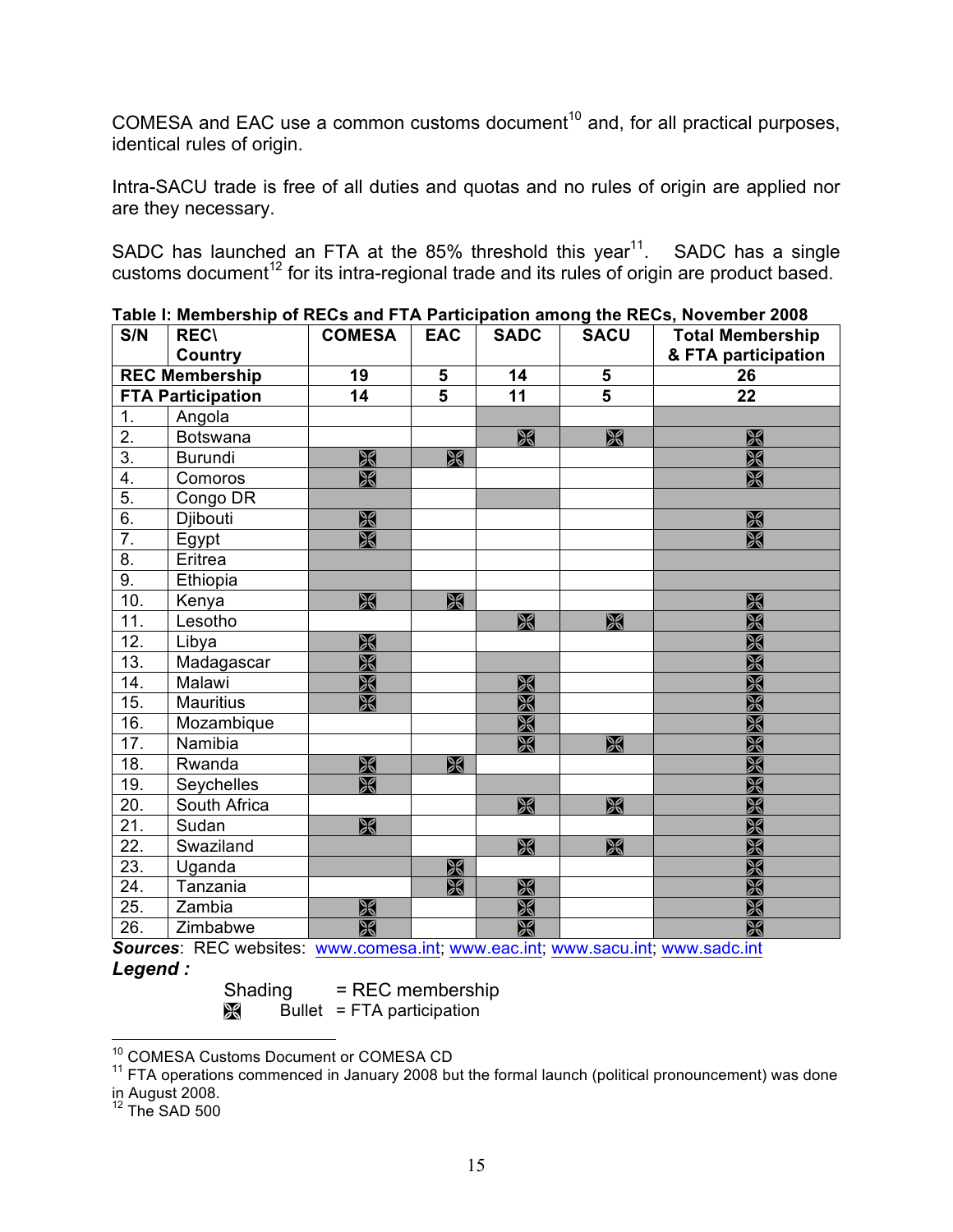Among the 26 countries, 22 are already trading on a free trade basis under the COMESA or the SADC or the EAC regimes, in some cases under two regimes as is the case for Zimbabwe, Zambia, Malawi and Mauritius (COMESA and SADC), or Kenya, Rwanda and Burundi (COMESA and EAC), and Tanzania (under EAC and SADC).

While rules of origin and dispute settlement will need to be harmonised before the COMESA-EAC-SACU-SADC FTA can be realised, it is clear that thus trading regime is feasible and one can dare add that it possible within 12 months.

The key, however, is **political will** and **commitment,** the lack of which has impeded integration both at the regional and continental levels.